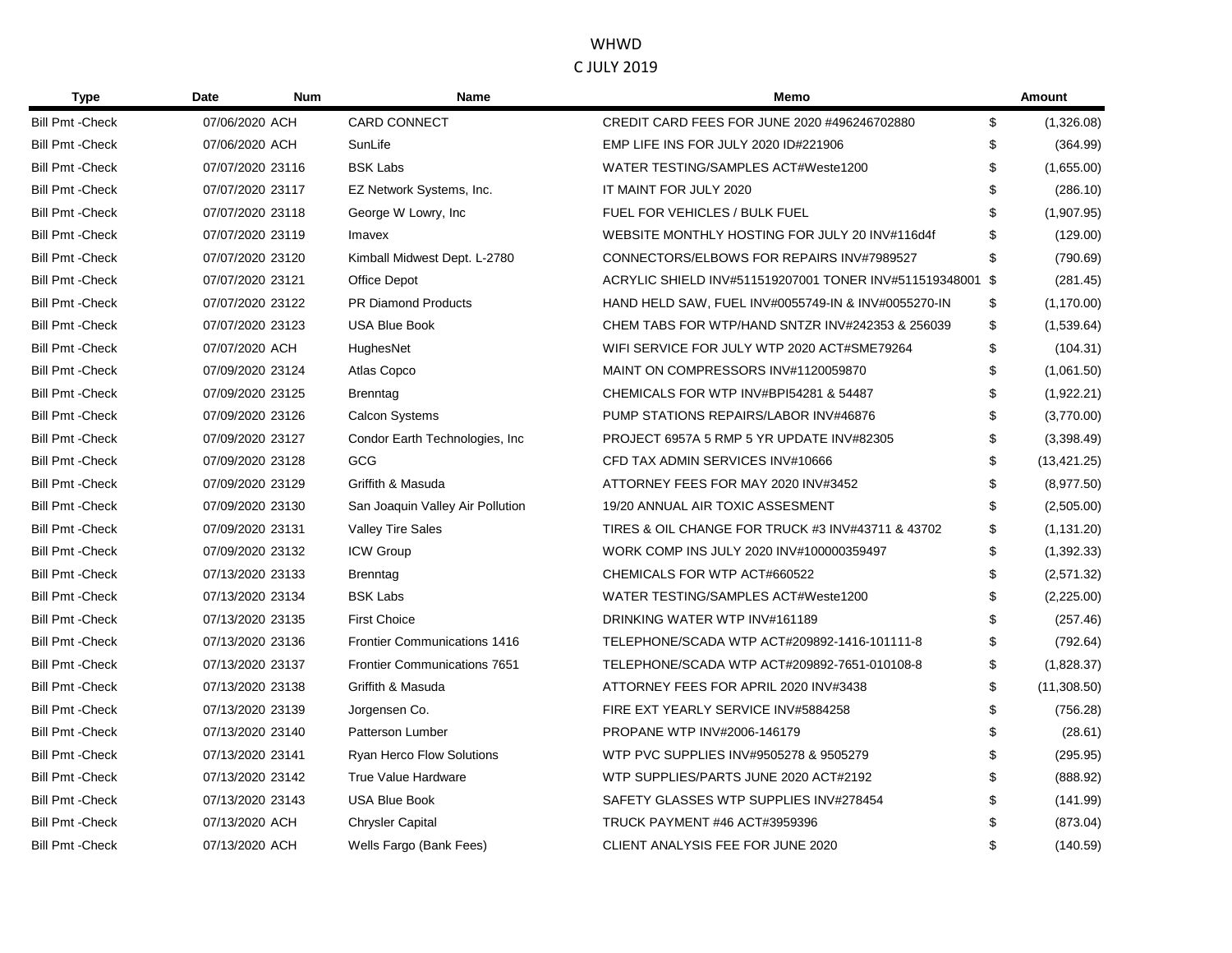| <b>Bill Pmt - Check</b> | 07/14/2020 23144 | Cintas                          | UNFORM SERVICE JUNE 2020 922-04139                    | \$  | (535.86)     |
|-------------------------|------------------|---------------------------------|-------------------------------------------------------|-----|--------------|
| <b>Bill Pmt - Check</b> | 07/14/2020 23145 | <b>First Insurance Funding</b>  | D&O INS FOR JULY 2020 ACT#900-91799973                | \$  | (2,219.23)   |
| <b>Bill Pmt - Check</b> | 07/14/2020 23146 | George W Lowry, Inc.            | FUEL FOR VEHCILES INV#94200701                        | \$  | (229.63)     |
| <b>Bill Pmt - Check</b> | 07/14/2020 23147 | Greenline Products Inc          | ORANGE DRAIN CLEANER FOR WTP INV#G4065                | \$  | (3,667.68)   |
| <b>Bill Pmt - Check</b> | 07/14/2020 23148 | Griffith & Masuda               | ATTORNEY FEES FOR JUNE 2020 INV#3469                  | \$  | (7,938.00)   |
| <b>Bill Pmt - Check</b> | 07/14/2020 23149 | HF & H Consultants              | WATER RATE STUDY FEES FOR JUNE 2020 INV#9717367       | \$  | (4,642.50)   |
| <b>Bill Pmt - Check</b> | 07/14/2020 23150 | <b>Holt of California</b>       | GENERATOR MAINT INV#SW030103317                       | \$  | (2,335.00)   |
| <b>Bill Pmt - Check</b> | 07/14/2020 23151 | <b>MANCO</b>                    | WTP REPAIRS PART 499ACL INV#551711                    | \$  | (1,088.54)   |
| <b>Bill Pmt - Check</b> | 07/14/2020 23152 | Mullahey Chrysler Dodge         | 2019 DODGE RAM 2500 PER RES 2020-06 VIN#596944        | \$  | (66, 673.54) |
| <b>Bill Pmt - Check</b> | 07/14/2020 23153 | The Standard                    | EMP DENTAL INS FOR JULY POL#160-927308-00001          | \$  | (470.24)     |
| <b>Bill Pmt - Check</b> | 07/14/2020 23154 | <b>USA Blue Book</b>            | WTP SUPPLIES DRUM/CAPS INV#292369                     | \$  | (518.51)     |
| <b>Bill Pmt - Check</b> | 07/14/2020 23155 | <b>Valley Tire Sales</b>        | TIRE REPAIRS INV#43947 & 43833                        | \$. | (40.00)      |
| <b>Bill Pmt - Check</b> | 07/14/2020 23156 | Valli Info Systems              | BILLING/PRINTING SERV FOR JUNE 2020 INV#60044         | \$  | (439.99)     |
| <b>Bill Pmt - Check</b> | 07/15/2020 ACH   | <b>CAT Financial</b>            | GENERATOR PAYMENT FOR JULY 2020 INV#21088447          | \$  | (37, 594.35) |
| <b>Bill Pmt - Check</b> | 07/15/2020 ACH   | Kaiser Permanente               | HEALTH INS FOR EMP JULY 2020 POL#712531-0000          | \$  | (916.27)     |
| <b>Bill Pmt - Check</b> | 07/16/2020 ACH   | <b>VSP</b>                      | VISION INS FOR EMP JULY 2020                          | \$. | (78.48)      |
| <b>Bill Pmt - Check</b> | 07/23/2020 ACH   | TID 079276-01 TRAILER           | ELEC FOR JUNE 2020 TRAILER ACT#145028-079276-0001     | \$  | (49.85)      |
| <b>Bill Pmt - Check</b> | 07/23/2020 ACH   | TID 079290-01 PS#1              | ELEC FOR JUNE 2020 PS#1 ACT#145028-079290-0001        | \$  | (7, 554.20)  |
| <b>Bill Pmt - Check</b> | 07/23/2020 ACH   | TID 079736-01 PS#2              | ELEC FOR JUNE 2020 PS#2 ACT#145028-079736-0001        | \$  | (5,641.44)   |
| <b>Bill Pmt - Check</b> | 07/23/2020 ACH   | TID 079897-01 PS#4              | ELEC FOR JUNE 2020 PS#4 ACT#145028-079897-0001        | \$  | (4,634.94)   |
| <b>Bill Pmt - Check</b> | 07/23/2020 ACH   | TID 079952-01 PS#3              | ELEC FOR JUNE 2020 PS#3 ACT#145028-079952-0001        | \$  | (5,737.49)   |
| <b>Bill Pmt - Check</b> | 07/23/2020 ACH   | TID 083142-01 EMERG COMM SYSTEM | ELEC FOR JUNE 2020 EMERG COM ACT#145028-083142-0001   | \$  | (25.71)      |
| <b>Bill Pmt - Check</b> | 07/23/2020 ACH   | TID 083327-01 LAB               | ELEC FOR JUNE 20 LAB BLDG ACT#145028-083327-0001      | \$  | (4,279.69)   |
| <b>Bill Pmt - Check</b> | 07/23/2020 ACH   | TID 083327-02 WTP               | ELEC FOR JUNE 2020 WTP ACT#145028-083327-0002         | \$  | (166.61)     |
| <b>Bill Pmt - Check</b> | 07/23/2020 ACH   | TID 094672-01 TANK/LIGHTS       | ELEC FOR JUNE 2020 TANK/LIGHTS ACT#145028-094672-0001 | \$  | (1,497.09)   |
| <b>Bill Pmt - Check</b> | 07/23/2020 ACH   | TID 095781-02 FLOW METER        | ELEC FOR JUNE 2020 FLOW MTR ACT#145028-0975791-0002   | \$  | (22.94)      |
| <b>Bill Pmt - Check</b> | 07/23/2020 ACH   | <b>Blue Shield of CA</b>        | HEALTH INS FOR EMP BS INV#201960015005                | \$  | (4,046.36)   |
| <b>Bill Pmt - Check</b> | 07/23/2020 ACH   | uAttend                         | TIME CLOCK SERV FOR JULY 2020 ACT#81815               | \$  | (42.07)      |
| <b>Bill Pmt - Check</b> | 07/23/2020 ACH   | <b>Verizon Wireless</b>         | CELL PHONE FOR JULY 2020 ACT#0742350503-00001         | \$  | (377.49)     |
| <b>Bill Pmt - Check</b> | 07/30/2020 23256 | <b>Brenntag</b>                 | <b>CHEMICALS FOR WTP</b>                              | \$  | (6,225.91)   |
| <b>Bill Pmt - Check</b> | 07/30/2020 23257 | <b>BSK Labs</b>                 | WATER TESTING/SAMPLES ACT#Weste1200                   | \$  | (5,070.00)   |
| <b>Bill Pmt - Check</b> | 07/30/2020 23258 | <b>Calcon Systems</b>           | FAN REPLACMENT, PREV MAINT GEN INV#47021              | \$  | (12, 241.10) |
| <b>Bill Pmt - Check</b> | 07/30/2020 23259 | EZ Network Systems, Inc.        | OFFICE COMPUTERS/SERVER                               | \$  | (10, 429.25) |
| <b>Bill Pmt - Check</b> | 07/30/2020 23260 | Ferguson Waterworks             | UNDERPAID INV#549679 WTP REPAIRS                      | \$  | (40.00)      |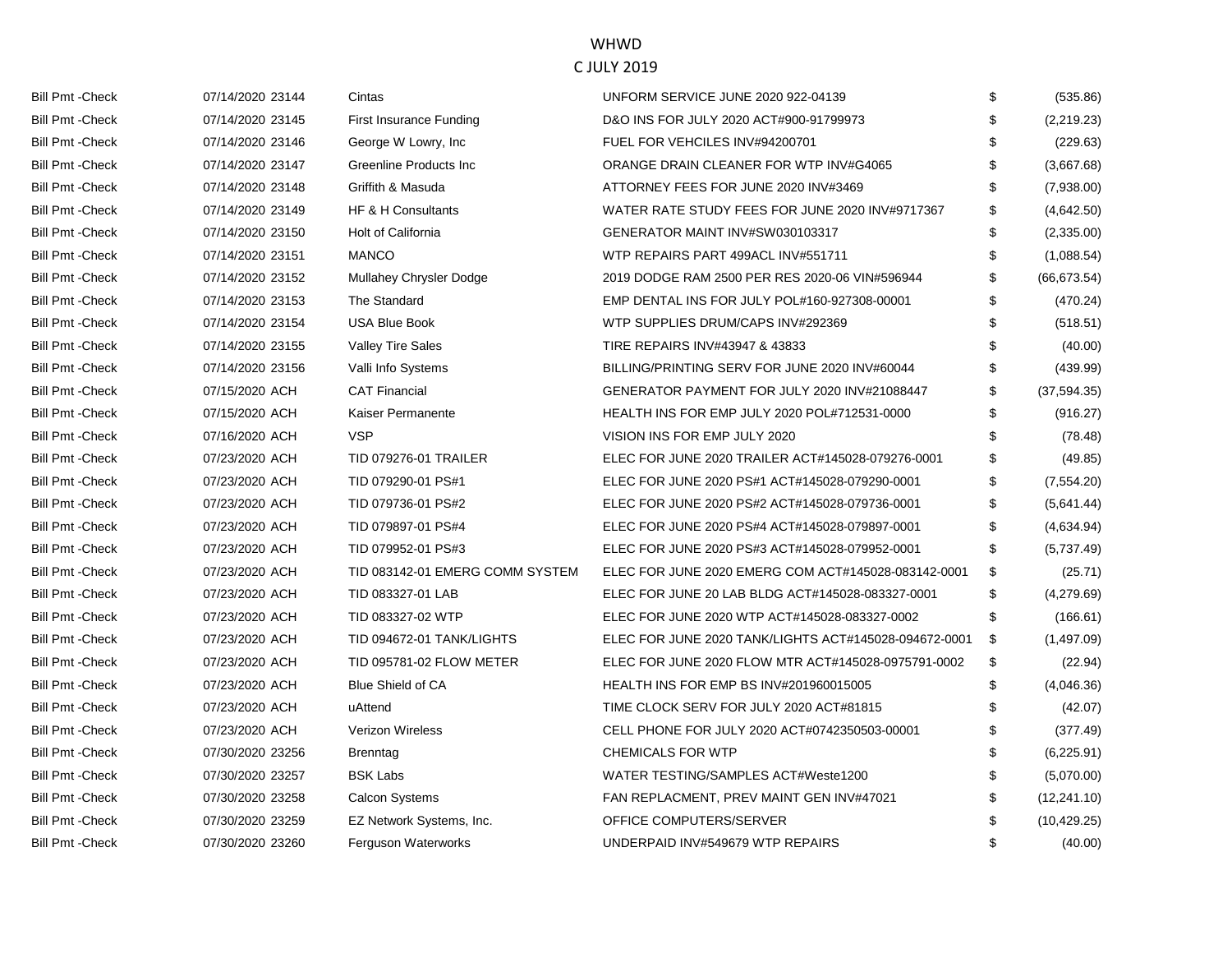| <b>Bill Pmt - Check</b> | 07/30/2020 23263 | George W Lowry, Inc.                  | FUEL FOR VEHICLES INV#94200703, 94200702 BULK INV#50030! \$ | (1,590.84)        |
|-------------------------|------------------|---------------------------------------|-------------------------------------------------------------|-------------------|
| <b>Bill Pmt - Check</b> | 07/30/2020 23264 | Holt of California                    | GENERATOR YEARLY MAINT.                                     | \$<br>(11,045.36) |
| <b>Bill Pmt - Check</b> | 07/30/2020 23265 | Office Depot                          | BINDERS/PAPER GALL BAGS INV#964001 &435001 & 583001         | \$<br>(183.06)    |
| <b>Bill Pmt - Check</b> | 07/30/2020 23266 | <b>PR Diamond Products</b>            | PRE MIX FUEL FOR WTP INV#0055270-IN                         | \$<br>(185.00)    |
| <b>Bill Pmt - Check</b> | 07/30/2020 23267 | <b>Ryan Herco Flow Solutions</b>      | NLF GAUGE FOR WTP INV#9506152                               | \$<br>(409.29)    |
| <b>Bill Pmt - Check</b> | 07/30/2020 23268 | <b>Smile Business Products</b>        | COPY MACHINE LEASE INV#873867 & 837866                      | (659.56)          |
| <b>Bill Pmt - Check</b> | 07/30/2020 23269 | <b>Take Care Termite</b>              | PEST CONTROL SERV FOR JULY 2020 ACT100293                   | \$<br>(210.00)    |
| <b>Bill Pmt - Check</b> | 07/30/2020 23270 | <b>Treasure Coast Maint Suppliers</b> | HAND SANITEZER TOWELS FOR WTP INV#5698                      | \$<br>(1, 107.00) |
| <b>Bill Pmt - Check</b> | 07/30/2020 23271 | <b>USA Blue Book</b>                  | SPILL DECK DRUM FOR WTP INV#296444                          | (372.13)          |
| <b>Bill Pmt - Check</b> | 07/30/2020 23272 | USA of California & Nevada            | MEMBERSHIP FOR 2020 INV#2020183495                          | \$<br>(150.00)    |
| <b>Bill Pmt - Check</b> | 07/30/2020 ACH   | <b>Pitney Bowes Global Finance</b>    | INK FOR POSTAGE METER INV#1016049753                        | \$<br>(87.10)     |
| <b>Bill Pmt - Check</b> | 07/30/2020 ACH   | <b>Purchase Power</b>                 | POSTAGE FOR METER ACT#0999-6278                             | (251.00)          |
| <b>Bill Pmt - Check</b> | 07/30/2020 ACH   | <b>Chrysler Capital</b>               | TRUCK PAYMENT #46 ACT#7792947                               | (999.93)          |
| <b>Bill Pmt - Check</b> | 07/30/2020 ACH   | <b>Chrysler Capital</b>               | TRUCK PAYMENT #46 ACT#7805194                               | (793.25)          |
| Check                   | 07/07/2020 23108 | Gregory Rondeau                       | DEPOSIT REFUND ACT#2540 20833 GRAPEVINE DR                  | (235.33)          |
| Check                   | 07/07/2020 23109 | Steve Azevedo                         | DEPOSIT REFUND ACT #0201-OW 9504 SARAZEN CT                 | \$<br>(186.84)    |
| Check                   | 07/07/2020 23110 | <b>ZUCHEN WANG</b>                    | VOID: DEPOSIT REFUND ACT#1859-OW 20543 SARAZEN LN           | \$                |
| Check                   | 07/07/2020 23111 | Yon Mei                               | DEPOSIT REFUND ACT#2249 9104 GOLF CANYON DR                 | \$<br>(135.00)    |
| Check                   | 07/07/2020 23112 | <b>Sybul Greer</b>                    | DEPOSIT REFUND ACT#2316 9663 CABERNET CT                    | (300.00)          |
|                         |                  |                                       |                                                             |                   |
| Check                   | 07/07/2020 23113 | Liao Wenyu                            | CREDIT BALANCE ON ACCOUNT 2220 21109 VARIETAL CT            | \$<br>(61.30)     |
| Check                   | 07/07/2020 23114 | Mike Gill                             | DEPOSIT REFUND ACT#2036 9516 SARAZEN CT                     | \$<br>(300.00)    |
| Check                   | 07/07/2020 23115 | John Dee                              | DEPOSIT REFUND ACT#1693 20867 BLACK OAK DR                  | \$<br>(131.88)    |
|                         |                  |                                       |                                                             | (286, 443.18)     |
| Deposit                 | 07/01/2020       |                                       | Deposit                                                     | \$<br>4,831.72    |
| Deposit                 | 07/01/2020       |                                       | Deposit                                                     | \$<br>320.00      |
| Deposit                 | 07/01/2020       |                                       | Deposit                                                     | \$<br>346.55      |
| Deposit                 | 07/02/2020       |                                       | Deposit                                                     | \$<br>179.10      |
| Deposit                 | 07/02/2020       |                                       | Deposit                                                     | 170.10            |
| Deposit                 | 07/02/2020       |                                       | Deposit                                                     | \$<br>2,810.01    |
| Deposit                 | 07/06/2020       |                                       | Deposit                                                     | \$<br>547.94      |
| Deposit                 | 07/06/2020       |                                       | Deposit                                                     | 3,504.90          |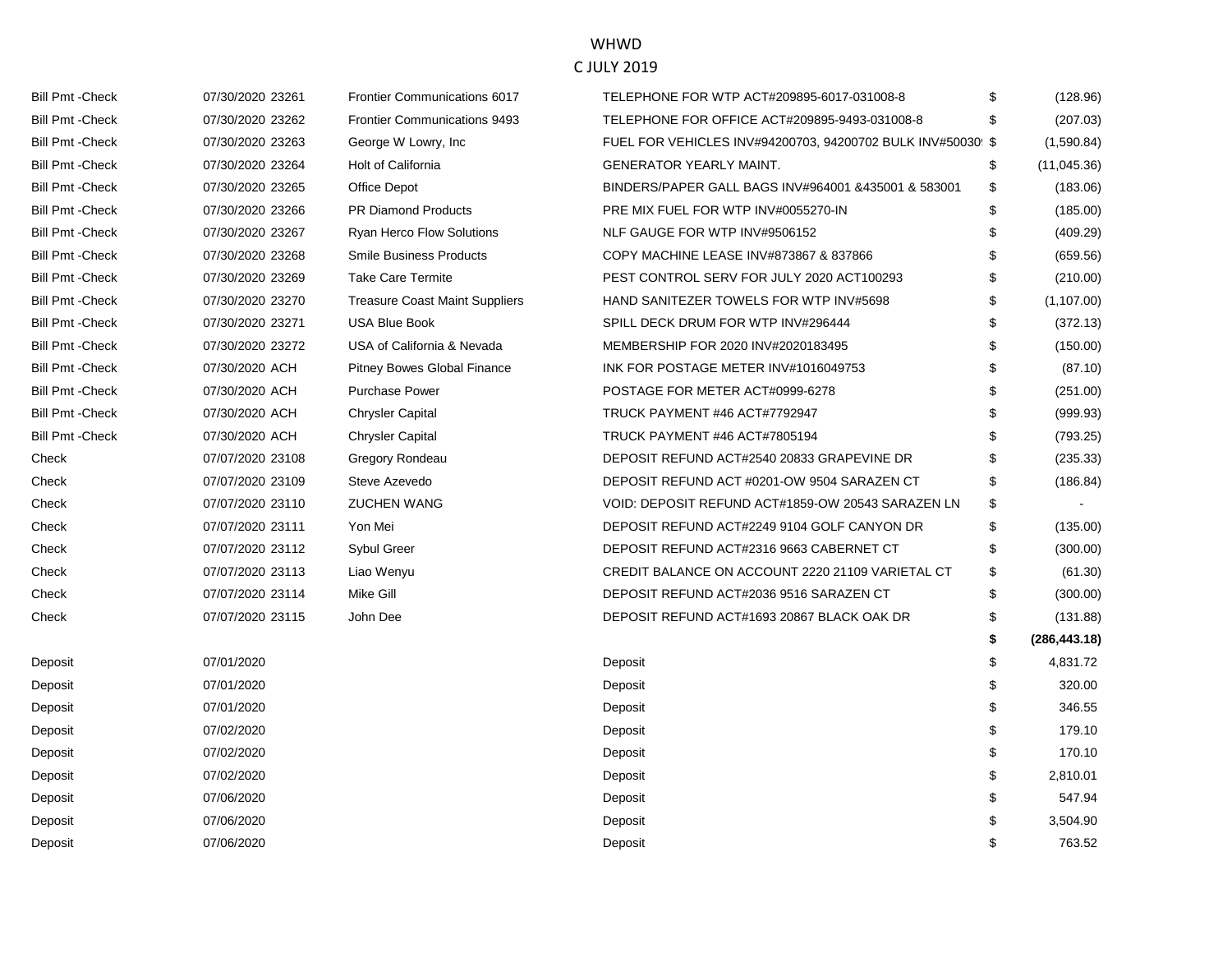| Deposit | 07/06/2020 | Deposit | \$<br>552.51    |
|---------|------------|---------|-----------------|
| Deposit | 07/06/2020 | Deposit | \$<br>2,438.43  |
| Deposit | 07/07/2020 | Deposit | \$<br>1,660.37  |
| Deposit | 07/07/2020 | Deposit | \$<br>3,358.61  |
| Deposit | 07/08/2020 | Deposit | \$<br>791.13    |
| Deposit | 07/08/2020 | Deposit | \$<br>2,739.32  |
| Deposit | 07/10/2020 | Deposit | \$<br>1,011.92  |
| Deposit | 07/10/2020 | Deposit | \$<br>1,907.55  |
| Deposit | 07/10/2020 | Deposit | \$<br>1,712.13  |
| Deposit | 07/10/2020 | Deposit | \$<br>588.53    |
| Deposit | 07/13/2020 | Deposit | \$<br>2,071.97  |
| Deposit | 07/13/2020 | Deposit | \$<br>2,719.48  |
| Deposit | 07/13/2020 | Deposit | \$<br>577.51    |
| Deposit | 07/13/2020 | Deposit | \$<br>1,377.94  |
| Deposit | 07/14/2020 | Deposit | \$<br>34,561.25 |
| Deposit | 07/14/2020 | Deposit | \$<br>1,225.57  |
| Deposit | 07/14/2020 | Deposit | \$<br>4,906.03  |
| Deposit | 07/15/2020 | Deposit | \$<br>75,209.48 |
| Deposit | 07/15/2020 | Deposit | \$<br>4,048.49  |
| Deposit | 07/15/2020 | Deposit | \$<br>391.92    |
| Deposit | 07/15/2020 | Deposit | \$<br>4,077.82  |
| Deposit | 07/17/2020 | Deposit | \$<br>1,754.16  |
| Deposit | 07/17/2020 | Deposit | \$<br>4,346.60  |
| Deposit | 07/20/2020 | Deposit | \$<br>200.00    |
| Deposit | 07/20/2020 | Deposit | \$<br>3,094.69  |
| Deposit | 07/20/2020 | Deposit | \$<br>1,566.45  |
| Deposit | 07/20/2020 | Deposit | \$<br>1,913.86  |
| Deposit | 07/20/2020 | Deposit | \$<br>1,120.76  |
| Deposit | 07/21/2020 | Deposit | \$<br>5,630.48  |
| Deposit | 07/21/2020 | Deposit | \$<br>1,984.87  |
| Deposit | 07/22/2020 | Deposit | \$<br>1,699.63  |
| Deposit | 07/22/2020 | Deposit | \$<br>2,343.07  |
| Deposit | 07/23/2020 | Deposit | \$<br>2,354.91  |
| Deposit | 07/23/2020 | Deposit | \$<br>1,287.58  |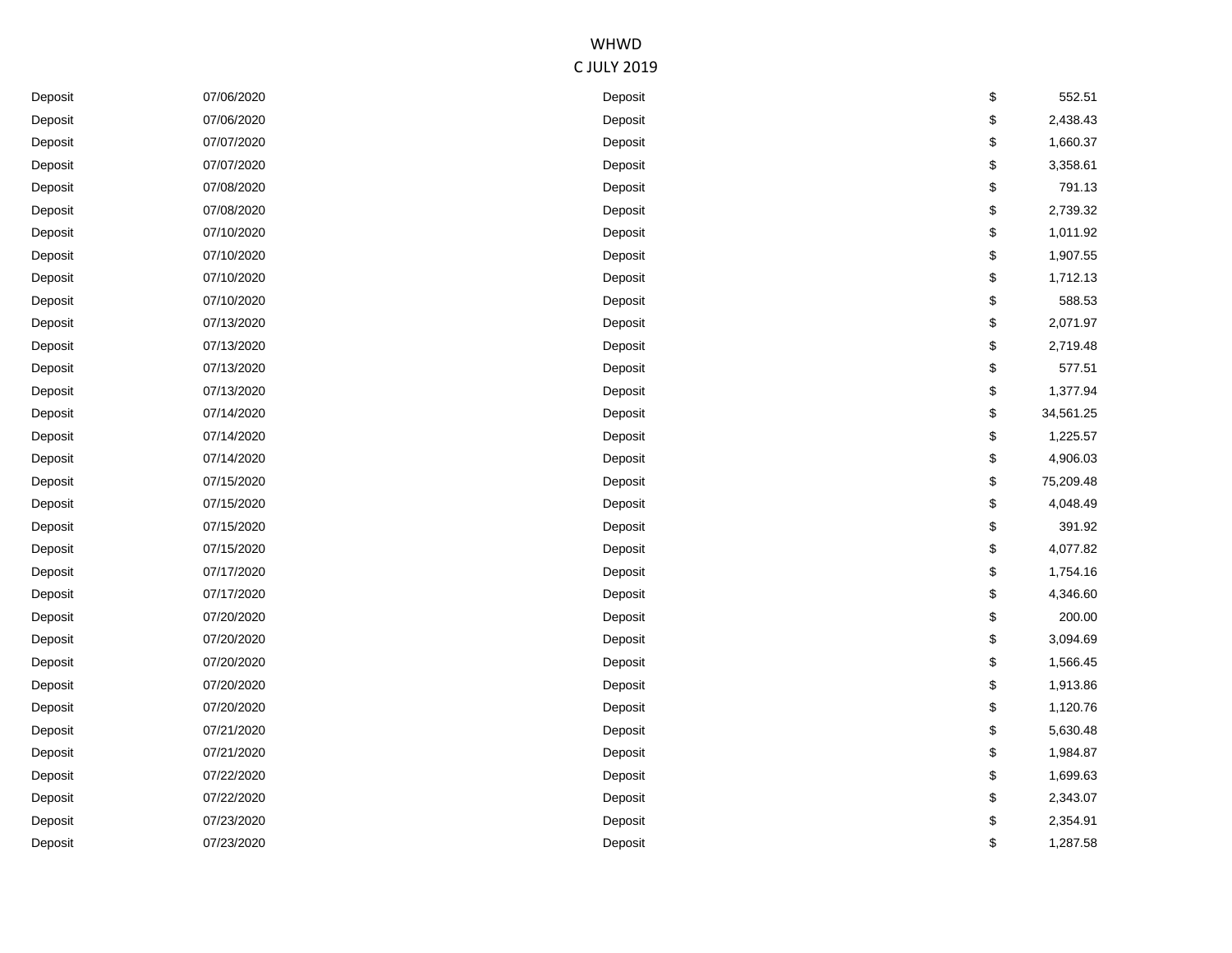| Deposit                | 07/24/2020       |                               | Deposit                                  | \$<br>1,152.80     |
|------------------------|------------------|-------------------------------|------------------------------------------|--------------------|
| Deposit                | 07/24/2020       |                               | Deposit                                  | \$<br>2,859.28     |
| Deposit                | 07/27/2020       |                               | Deposit                                  | \$<br>976.67       |
| Deposit                | 07/27/2020       |                               | Deposit                                  | \$<br>10,150.64    |
| Deposit                | 07/27/2020       |                               | Deposit                                  | \$<br>20,046.02    |
| Deposit                | 07/27/2020       |                               | Deposit                                  | \$<br>3,357.18     |
| Deposit                | 07/27/2020       |                               | Deposit                                  | \$<br>410.00       |
| Deposit                | 07/27/2020       |                               | Deposit                                  | \$<br>18,376.28    |
| Deposit                | 07/28/2020       |                               | Deposit                                  | \$<br>191.94       |
| Deposit                | 07/28/2020       |                               | Deposit                                  | \$<br>1,584.52     |
| Deposit                | 07/29/2020       |                               | Deposit                                  | \$<br>2,396.97     |
| Deposit                | 07/30/2020       |                               | Deposit                                  | \$<br>5,747.95     |
| Deposit                | 07/30/2020       |                               | Deposit                                  | \$<br>616.93       |
| Deposit                | 07/31/2020       |                               | Deposit                                  | \$<br>300.00       |
| Deposit                | 07/31/2020       |                               | Deposit                                  | \$<br>537.70       |
| Deposit                | 07/31/2020       |                               | Deposit                                  | \$<br>3,634.88     |
|                        |                  |                               |                                          | \$<br>263,038.62   |
| <b>Liability Check</b> | 07/06/2020 23107 | California State Disbursement | 0600099                                  | \$<br>(181.84)     |
| <b>Liability Check</b> | 07/09/2020       | QuickBooks Payroll Service    | Created by Payroll Service on 07/06/2020 | \$<br>(18, 172.55) |
| <b>Liability Check</b> | 07/20/2020 23255 | California State Disbursement | 0600099                                  | \$<br>(181.84)     |
| <b>Liability Check</b> | 07/20/2020 ACH   | Aflac                         |                                          | \$<br>(38.88)      |
| <b>Liability Check</b> | 07/20/2020 ACH   | Aflac                         |                                          | \$<br>(691.80)     |
| <b>Liability Check</b> | 07/23/2020       | QuickBooks Payroll Service    | Created by Payroll Service on 07/20/2020 | \$<br>(18, 759.21) |
| Paycheck               | 07/10/2020 DD    | Payroll                       | Paycheck                                 | \$                 |
| Paycheck               | 07/10/2020 DD    | Payroll                       | Paycheck                                 | \$                 |
| Paycheck               | 07/10/2020 DD    | Payroll                       | Paycheck                                 | \$                 |
| Paycheck               | 07/10/2020 DD    | Payroll                       | Paycheck                                 | \$                 |
| Paycheck               | 07/10/2020 DD    | Payroll                       | Paycheck                                 | \$                 |
| Paycheck               | 07/10/2020 DD    | Payroll                       | Paycheck                                 | \$                 |
| Paycheck               | 07/10/2020 DD    | Payroll                       | Paycheck                                 | \$                 |
| Paycheck               | 07/10/2020 DD    | Payroll                       | Paycheck                                 | \$                 |
| Paycheck               | 07/10/2020 DD    | Payroll                       | Paycheck                                 | \$                 |
| Paycheck               | 07/24/2020 DD    | Payroll                       | Paycheck                                 | \$                 |
| Paycheck               | 07/24/2020 DD    | Payroll                       | Paycheck                                 | \$                 |